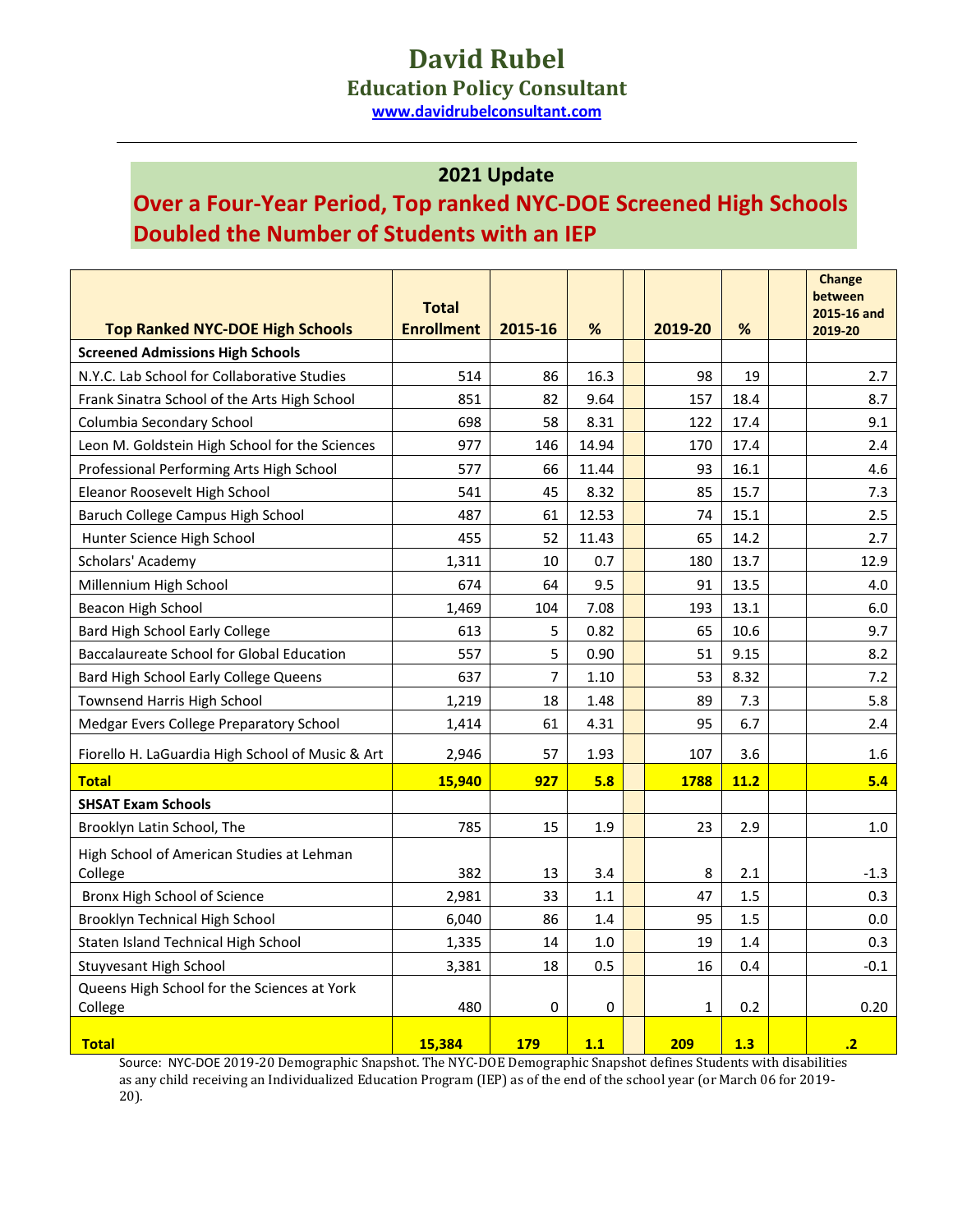## 2021 Update Findings and Observations

In 2013, I issued a report *A* Question for Discussion- Can we hope to see the next Richard Branson, David [Boies, Whoopi Goldberg, Charles Schwab, Steven Spielberg, and Wendy Wasserstein in New York City's](https://www.davidrubelconsultant.com/publications/NYC_top_public_high_schools_and_students_discussion_paper.pdf)  [Top Public High Schools? 2014](https://www.davidrubelconsultant.com/publications/NYC_top_public_high_schools_and_students_discussion_paper.pdf) that looked at how students with an IEP were represented at the top 25 high schools ranked by the NYS ELA exam average score for incoming  $9<sup>th</sup>$  graders<sup>[1](#page-1-0)</sup>. The group of 25 high schools includes the seven SHSAT exam and eighteen screened admissions. The report also provided an analysis of student needs, resources and comparable student academic support models found in other high schools (public and private) outside the NYC-DOE system. There was a **[report update](https://www.davidrubelconsultant.com/wp-content/uploads/2018/01/April-2016-Discussion-Paper-Update.pdf)** in 2016. It's now nine years since then Chancellor Walcott issued a directive for the screened high schools to start admitting more students with special needs. "Ensuring that incoming ninth graders with disabilities have the same access to screened high schools is just one way that we're raising academic standards for all of our students," Walcott said. <sup>[2](#page-1-1)</sup> This update is based on data from school year 2019-20. The results from four years ago are indeed impressive.

- **The total number of students doubled from 1,125 to 2,025.** The increase from 5% to 11% took place with the screened high schools. There wasn't any noticeable increase with SHSAT exam schools going from 1.1% to 1.3%.
- **14 out of the 18 screened high schools now have an enrollment of at least 10% students with an** IEP. The number of schools with at least 10% has more than doubled from five in 2016 to twelve in 2020. Each of these schools have enough students to offer a robust academic support services program.
- Seven screened high schools now have an enrollment of at least 15% of students with an IEP. This group of high schools clearly shows that there is no good reason why a screened high school should still have low numbers.
- **LaGuardia High School had the lowest percentage number of IEP students:** With only 3.2% students with an IEP, La Guardia had the lowest percentage number of all of the screened schools.<sup>[3](#page-1-2)</sup> La Guardia also had the lowest increase at 1.6%. This is surprising considering the fact that many famous performing artists struggled with dyslexia and/or ADHD as children. This same finding was reported in the 2016 report update. Given its size of students, the lack of progress is significant.
- Questions that still warrant further research: What is it like to be a student at these schools? Do parents and students think that they are getting enough support to thrive and succeed? Can students learn in ICT classes and/or receive SETSS services? Are teachers willing to make accommodations without parents having to become fulltime advocates? Are there any models that should be studied for replication in other schools? Are parents using the Comprehensive Education Plan (CEP) to strengthen services? A detailed discussion of how schools vary and what kind of services schools offer can be found in the first and second reports.

<span id="page-1-1"></span><span id="page-1-0"></span><sup>&</sup>lt;sup>1</sup> The same group of 25 high schools has been used in each report beginning in 2013 so that comparisons can be made.<br><sup>2</sup> https://www.nydailynews.com/new-york/education/chancellor-wallcott-orders-top-high-schools-admit-stu [article-1.1013405#ixzz2eM64Bokf](https://www.nydailynews.com/new-york/education/chancellor-wallcott-orders-top-high-schools-admit-students-special-article-1.1013405#ixzz2eM64Bokf)

<span id="page-1-2"></span><sup>3</sup> While La Guardia is considered as one of the specialized high schools, students do not take the SHSAT for admittance. Instead, they are must have an audition along with grades and NYS test scores.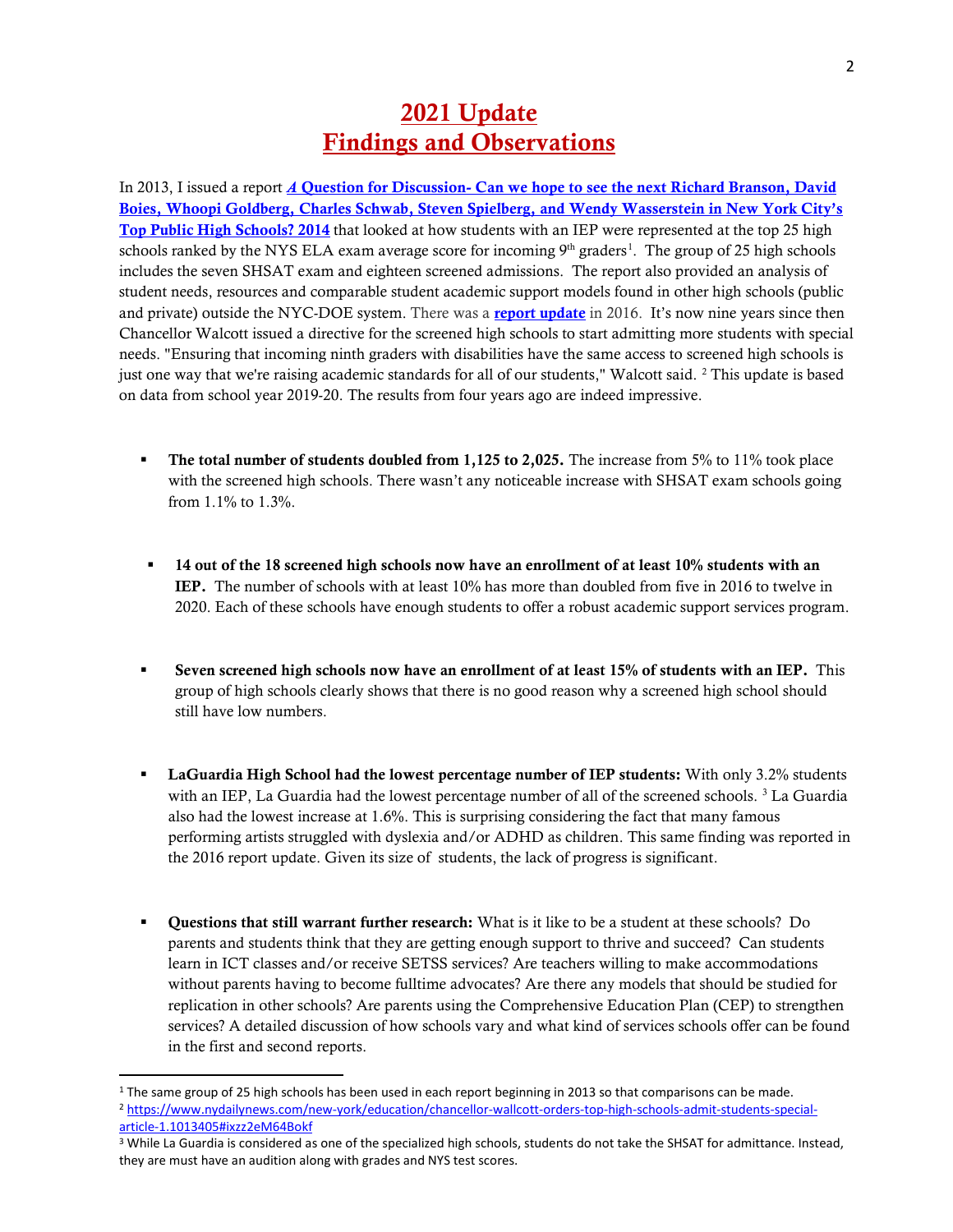$-75$  high schools listing for parents and  $8<sup>th</sup>$  grade students applying for high school for school year 2022-23: The schools on the first page are part of a group that have been tracked since 2013. For 8<sup>th</sup> grade students (and their parents) trying to figure out how to complete their 12 high school choices for the 2023 NYC-DOE High school Application, below is a ranking of the top 75 NYC Public Schools by the number of IEP students enrolled. The 75 high schools have the highest combined average  $8<sup>th</sup>$  Grade ELA and Math scores<sup>[4](#page-2-0)</sup>.

| 75 Top Scoring NYC Public High Schools Ranked by the Number of Students with an IEP |  |
|-------------------------------------------------------------------------------------|--|
|-------------------------------------------------------------------------------------|--|

| dbn    | school name                                             | enrollment | 8 <sup>th</sup> Grade<br><b>ELA</b><br>Average | 8 <sup>th</sup> Grade<br><b>Math</b><br>Average | <b>Combined</b><br>8 <sup>th</sup> Grade<br><b>ELA and</b><br>Math<br>Average<br><b>Score</b> | <b>Percent</b><br><b>Students</b><br>with an IEP |
|--------|---------------------------------------------------------|------------|------------------------------------------------|-------------------------------------------------|-----------------------------------------------------------------------------------------------|--------------------------------------------------|
| 03M291 | West End Secondary School                               | 217        | 3.49                                           | 3.39                                            | 6.88                                                                                          | 23.5                                             |
| 02M630 | Art and Design High School                              | 1,465      | 3.36                                           | 3.17                                            | 6.53                                                                                          | 22                                               |
| 31R460 | Susan E. Wagner High School                             | 3,434      | 3.19                                           | 3.05                                            | 6.24                                                                                          | 22                                               |
| 02M413 | School of the Future High School                        | 434        | 3.31                                           | 3.31                                            | 6.62                                                                                          | 21.2                                             |
| 02M414 | N.Y.C. Museum School                                    | 454        | 3.6                                            | 3.65                                            | 7.25                                                                                          | 21.1                                             |
| 03M417 | Frank McCourt High School                               | 402        | 3.22                                           | 3.22                                            | 6.44                                                                                          | 21.1                                             |
| 31R455 | <b>Tottenville High School</b>                          | 3,694      | 3.2                                            | 3.21                                            | 6.41                                                                                          | 20.9                                             |
| 02M412 | N.Y.C. Lab School for Collaborative Studies             | 514        | 3.73                                           | 3.88                                            | 7.61                                                                                          | 19.5                                             |
| 25Q285 | World Journalism Preparatory: A College Board<br>School | 339        | 3.22                                           | 3.03                                            | 6.25                                                                                          | 19.5                                             |
| 02M376 | NYC iSchool                                             | 465        | 3.69                                           | 3.71                                            | 7.4                                                                                           | 19.4                                             |
| 04M610 | Young Women's Leadership School                         | 322        | 3.3                                            | 3.22                                            | 6.52                                                                                          | 19.3                                             |
| 30Q501 | Frank Sinatra School of the Arts High School            | 851        | 3.57                                           | 3.57                                            | 7.14                                                                                          | 18.6                                             |
| 02M260 | The Clinton School                                      | 486        | 3.69                                           | 3.62                                            | 7.31                                                                                          | 18.3                                             |
| 84M336 | KIPP Infinity Charter School                            | 989        | 3.32                                           | 3.56                                            | 6.88                                                                                          | 17.9                                             |
| 07X495 | University Heights Secondary School                     | 581        | 3.35                                           | 3.33                                            | 6.68                                                                                          | 17.7                                             |
| 22K535 | Leon M. Goldstein High School for the Sciences          | 977        | 3.76                                           | 3.96                                            | 7.72                                                                                          | 17.5                                             |
| 02M531 | Repertory Company High School for Theatre<br>Arts       | 237        | 3.34                                           | 3.12                                            | 6.46                                                                                          | 17.3                                             |
| 21K468 | Kingsborough Early College School                       | 403        | 3.29                                           | 3.05                                            | 6.34                                                                                          | 17.1                                             |
| 32K554 | All City Leadership Secondary School                    | 253        | 3.5                                            | 3.67                                            | 7.17                                                                                          | 17                                               |
| 30Q286 | Young Women's Leadership School, Astoria                | 316        | 3.33                                           | 3.32                                            | 6.65                                                                                          | 16.8                                             |

<span id="page-2-0"></span><sup>&</sup>lt;sup>4</sup> Notes and sources: List includes both NYC-DOE and Charter Schools. All data is from the NYC-DOE 2019-2020 High School Quality Report. Data from 2019-2020 is the most recent available data because students did not take the NYS ELA and Math Assessment in school 2020 and 2021. Test scores in this High School Quality Report are based on 8th Graders taking the Math and ELA test in the spring of 2019. [https://infohub.nyced.org/reports-and-policies/school-quality/school-quality-reports-and](https://infohub.nyced.org/reports-and-policies/school-quality/school-quality-reports-and-resources)[resources](https://infohub.nyced.org/reports-and-policies/school-quality/school-quality-reports-and-resources)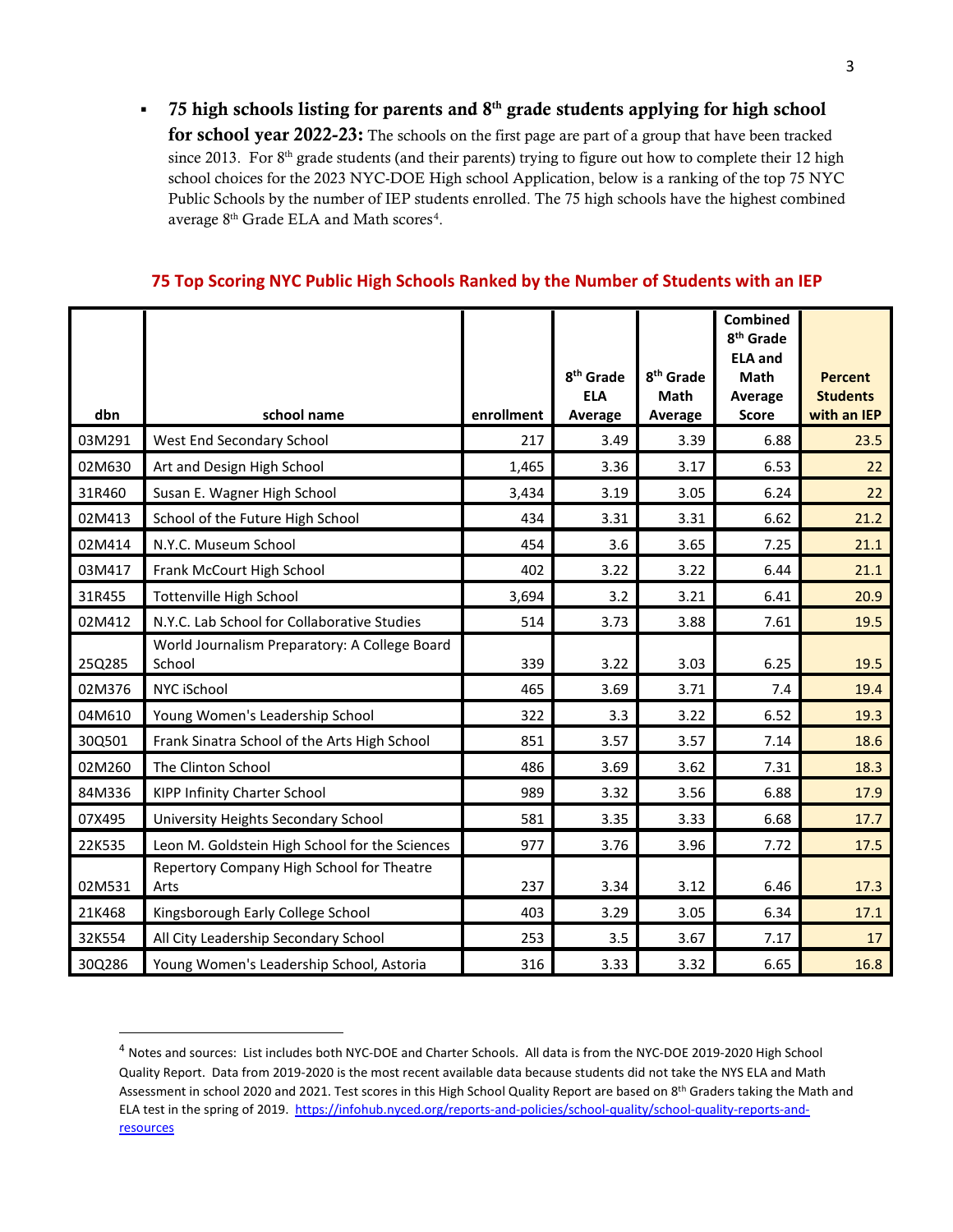|        |                                                              |            | 8 <sup>th</sup> Grade<br><b>ELA</b> | 8 <sup>th</sup> Grade<br>Math | <b>Combined</b><br>8 <sup>th</sup> Grade<br><b>ELA and</b><br><b>Math</b><br>Average | <b>Percent</b><br><b>Students</b> |
|--------|--------------------------------------------------------------|------------|-------------------------------------|-------------------------------|--------------------------------------------------------------------------------------|-----------------------------------|
| Dbn    | school name                                                  | enrollment | Average                             | Average                       | <b>Score</b>                                                                         | with an IEP                       |
|        | High School for Construction Trades,                         |            |                                     |                               |                                                                                      |                                   |
| 27Q650 | Engineering a                                                | 1,093      | 3.26                                | 3.31                          | 6.57                                                                                 | 16.7                              |
| 84K707 | Brooklyn Prospect Charter School                             | 489        | 3.22                                | 3.26                          | 6.48                                                                                 | 16.6                              |
| 02M408 | Professional Performing Arts High School                     | 460        | 3.47                                | 3.41                          | 6.88                                                                                 | 16.3                              |
| 05M362 | Columbia Secondary School                                    | 406        | 3.78                                | 4.04                          | 7.82                                                                                 | 16                                |
| 25Q252 | Queens School of Inquiry, The                                | 347        | 3.23                                | 3.41                          | 6.64                                                                                 | 15.9                              |
| 04M555 | Central Park East High School                                | 512        | 3.5                                 | 3.57                          | 7.07                                                                                 | 15.6                              |
| 02M416 | Eleanor Roosevelt High School                                | 541        | 4                                   | 4.18                          | 8.18                                                                                 | 15.5                              |
| 15K684 | Millennium Brooklyn HS                                       | 684        | 3.82                                | 3.86                          | 7.68                                                                                 | 15.4                              |
| 03M859 | <b>Special Music School</b>                                  | 175        | 3.64                                | 3.56                          | 7.2                                                                                  | 15.4                              |
| 31R047 | CSI High School for International Studies                    | 487        | 3.47                                | 3.42                          | 6.89                                                                                 | 15.4                              |
| 22K555 | Brooklyn College Academy                                     | 652        | 3.46                                | 3.48                          | 6.94                                                                                 | 15.3                              |
| 28Q896 | Young Women's Leadership School, Queens                      | 307        | 3.36                                | 3.26                          | 6.62                                                                                 | 15.3                              |
| 17K543 | Science, Technology and Research Early<br><b>College Hig</b> | 377        | 3.35                                | 3.29                          | 6.64                                                                                 | 15.1                              |
| 84K356 | Achievement First Crown Heights Charter<br>School            | 427        | 3.24                                | 3.55                          | 6.79                                                                                 | 15                                |
| 27Q323 | Scholars' Academy                                            | 684        | 3.82                                | 4.04                          | 7.86                                                                                 | 14.9                              |
| 02M411 | Baruch College Campus High School                            | 487        | 3.73                                | 3.9                           | 7.63                                                                                 | 14.8                              |
| 02M439 | Manhattan Village Academy                                    | 460        | 3.35                                | 3.37                          | 6.72                                                                                 | 14.6                              |
| 84X704 | KIPP Academy Charter School                                  | 267        | 3.27                                | 3.26                          | 6.53                                                                                 | 14.6                              |
| 01M539 | New Explorations into Science, Technology and<br>Math        | 654        | 3.67                                | 3.89                          | 7.56                                                                                 | 14.5                              |
| 06M293 | City College Academy of the Arts                             | 354        | 3.32                                | 3.39                          | 6.71                                                                                 | 14.4                              |
| 03M541 | Manhattan / Hunter Science High School                       | 455        | 3.86                                | 3.98                          | 7.84                                                                                 | 14.3                              |
| 26Q430 | Francis Lewis High School                                    | 4,468      | 3.28                                | 3.47                          | 6.75                                                                                 | 14.3                              |
| 24Q585 | Maspeth High School                                          | 1,232      | 3.27                                | 3.29                          | 6.56                                                                                 | 14.3                              |
| 26Q415 | Benjamin N. Cardozo High School                              | 3,432      | 3.24                                | 3.35                          | 6.59                                                                                 | 14.3                              |
| 04M435 | Manhattan Center for Science and<br>Mathematics              | 1,647      | 3.47                                | 3.62                          | 7.09                                                                                 | 14                                |
| 28Q620 | Thomas A. Edison Career and Technical<br><b>Education Hi</b> | 2,224      | 3.39                                | 3.51                          | 6.9                                                                                  | 13.8                              |
| 13K670 | Benjamin Banneker Academy                                    | 815        | 3.2                                 | 3.15                          | 6.35                                                                                 | 13.7                              |
| 02M418 | Millennium High School                                       | 674        | 3.79                                | 3.97                          | 7.76                                                                                 | 13.5                              |
| 24Q610 | Aviation Career & Technical Education High<br>School         | 2,064      | 3.45                                | 3.71                          | 7.16                                                                                 | 13.3                              |
| 13K595 | Bedford Academy High School                                  | 392        | 3.32                                | 3.3                           | 6.62                                                                                 | 13.3                              |
| 02M519 | Talent Unlimited High School                                 | 532        | 3.28                                | 3.08                          | 6.36                                                                                 | 13.2                              |